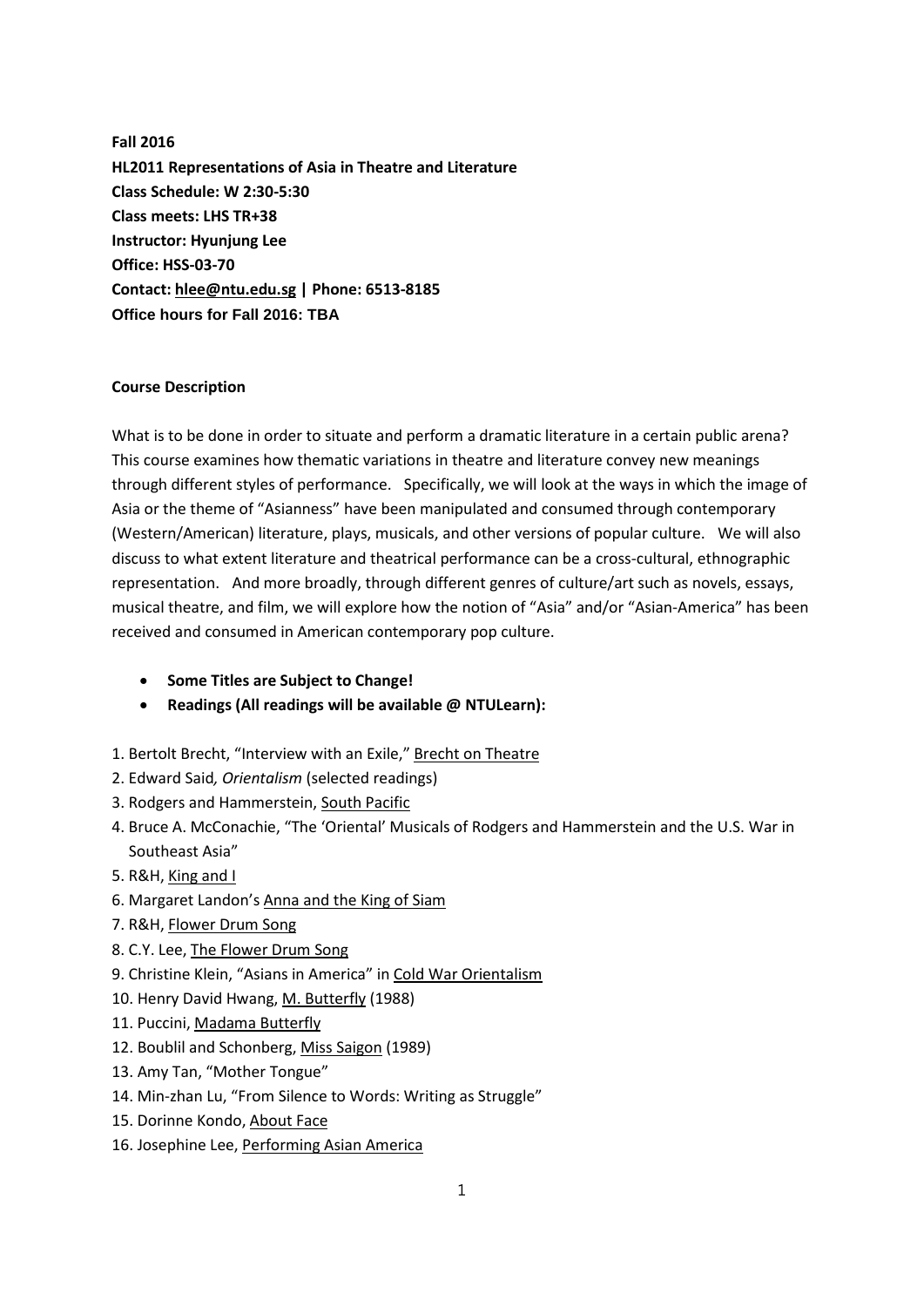## **Course Outline (Some of the following are subject to change)**

| Week            | <b>Topics</b>                                  | <b>Reading Assignments</b>                                               |
|-----------------|------------------------------------------------|--------------------------------------------------------------------------|
| <b>ONE</b>      | Introduction                                   |                                                                          |
| <b>TWO</b>      | <b>The Basics:</b>                             | * Bertolt Brecht, "Interview with an Exile," Brecht on                   |
|                 | Orientalism, performance                       | <b>Theatre</b>                                                           |
|                 | as social movement                             | * Selected readings from Edward Said, Orientalism                        |
| <b>THREE</b>    | <b>Rodgers and Hammerstein</b>                 | * Rodgers and Hammerstein, South Pacific                                 |
|                 | Series:                                        |                                                                          |
|                 |                                                | [Optional critical reading]                                              |
|                 | South Pacific (1949)                           | Bruce A. McConachie, "The 'Oriental' Musicals of                         |
|                 |                                                | Rodgers and Hammerstein and the U.S. War in Southeast                    |
|                 |                                                | Asia"                                                                    |
| <b>FOUR</b>     | King and I (I)                                 | * Rodgers and Hammerstein, King and I                                    |
|                 |                                                | * Selected chapters from Margaret Landon, Anna and the                   |
|                 |                                                | King of Siam                                                             |
|                 |                                                |                                                                          |
| <b>FIVE</b>     | King and I (II)                                | * Andy Tennant, Anna and the King (1999)                                 |
|                 |                                                | (Film screening in class, followed by in-class discussion)               |
| <b>SIX</b>      | <b>Flower Drum Song (I)</b>                    |                                                                          |
|                 |                                                | * Rodgers and Hammerstein, Flower Drum Song                              |
| <b>SEVEN</b>    |                                                | * Selected chapters from C.Y. Lee, The Flower Drum Song                  |
|                 | <b>Flower Drum Song (II)</b>                   | (a novel)                                                                |
|                 |                                                |                                                                          |
|                 |                                                | [Optional critical reading]                                              |
|                 |                                                | * Christine Klein, "Asians in America" in Cold War<br><b>Orientalism</b> |
|                 |                                                |                                                                          |
| <b>EIGHT</b>    | <b>RECESS</b>                                  |                                                                          |
| <b>NINE</b>     |                                                |                                                                          |
|                 | M. Butterfly                                   | * Henry David Hwang, M. Butterfly                                        |
| TEN             | <b>Madama Butterfly</b>                        |                                                                          |
|                 |                                                | * Puccini, Madama Butterfly (opera)                                      |
| <b>ELEVEN</b>   | <b>Miss Saigon and Beyond</b>                  |                                                                          |
|                 |                                                | * Boublil and Schonberg, Miss Saigon (musical)                           |
| <b>TWELVE</b>   | <b>Asians in America,</b><br>On                | * Amy Tan, "Mother Toungue"                                              |
|                 | Multiculturalism (I)                           | * Min-zhan Lu, "From silence to words: writing as                        |
|                 |                                                | struggle"                                                                |
| <b>THIRTEEN</b> |                                                | * Selected readings from Dorinne Kondo, About Face                       |
|                 | Asians in America, On<br>Multiculturalism (II) | *Selected readings from Josephine Lee, Performing Asian                  |
|                 |                                                | America                                                                  |
|                 |                                                | * Audio visual materials shown in class                                  |
|                 |                                                |                                                                          |
| <b>FOURTEEN</b> |                                                |                                                                          |
|                 | <b>Exam Preparation</b>                        | * Review, Q&A                                                            |
|                 |                                                |                                                                          |